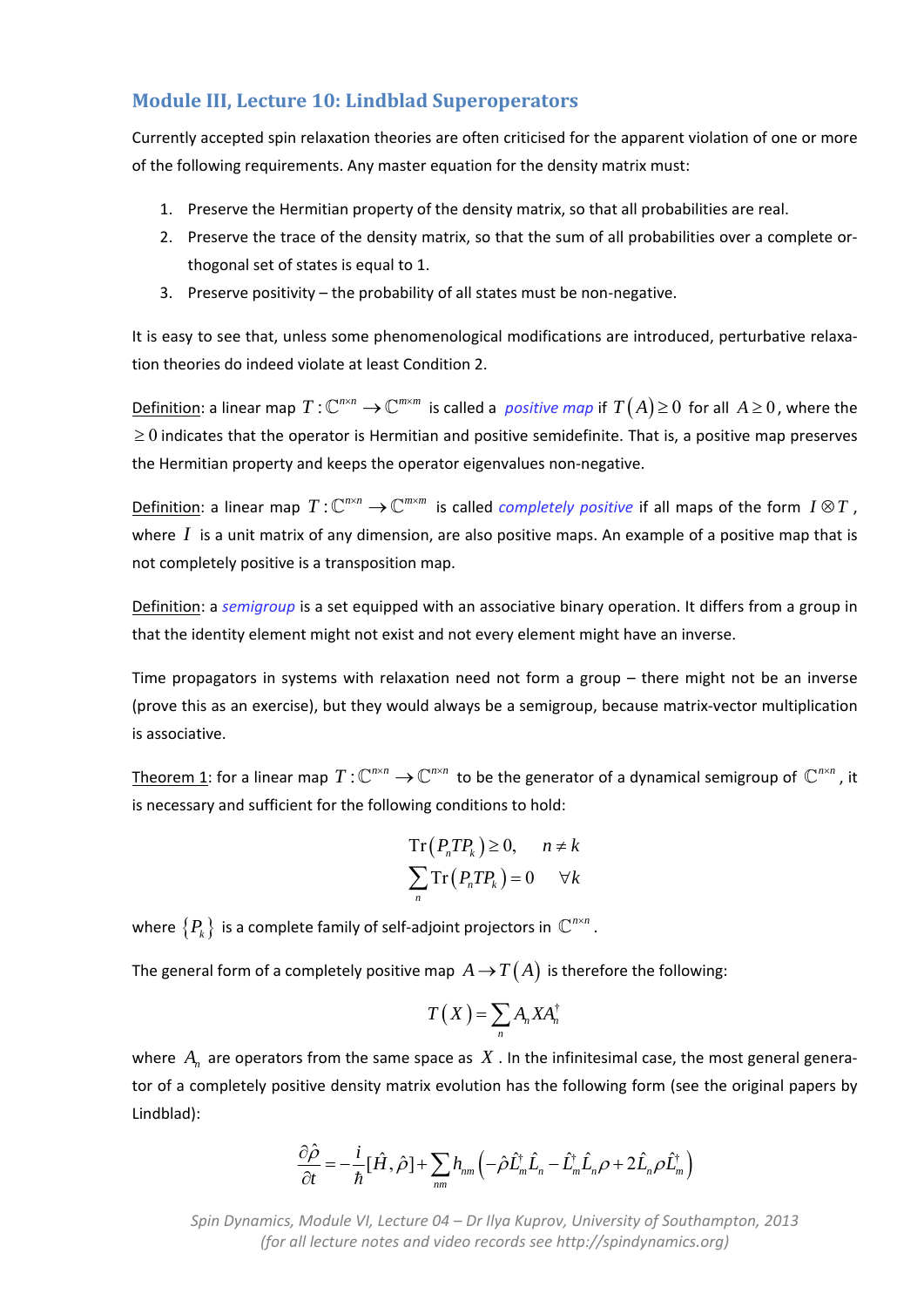Where  $\{\hat{L}_n\}$  is an orthonormal basis of the operator space and the matrix  $h_{nm}$  must be timeindependent and positive definite. This is useful to know, but this does not get us very far, because the expressions for  $h_{nm}$  are not provided.

A part of the answer may be gleaned from BRW theory, which may be re-written in a Lindblad form:

$$
\int_{0}^{\infty} G_{kmpq}(\tau) [\hat{Q}_{km},[e^{i\hat{H}_{0}\tau}\hat{Q}_{pq}^{\dagger}e^{-i\hat{H}_{0}\tau},\hat{\rho}]]d\tau = \int_{0}^{\infty} G_{kmpq}(\tau) \left( \frac{\hat{Q}_{km}e^{i\hat{H}_{0}\tau}\hat{Q}_{pq}^{\dagger}e^{-i\hat{H}_{0}\tau}\hat{\rho} - \hat{Q}_{km}\hat{\rho}e^{i\hat{H}_{0}\tau}\hat{Q}_{pq}^{\dagger}e^{-i\hat{H}_{0}\tau} - \hat{Q}_{km}\hat{\rho}e^{i\hat{H}_{0}\tau}\hat{Q}_{pq}^{\dagger}e^{-i\hat{H}_{0}\tau} \hat{Q}_{km}\right) d\tau =
$$
\n
$$
= \hat{Q}_{km} \left[ \int_{0}^{\infty} G_{kmpq}(\tau) \left( e^{i\hat{H}_{0}\tau}\hat{Q}_{pq}^{\dagger}e^{-i\hat{H}_{0}\tau} \right) d\tau \right] \hat{\rho} - \hat{Q}_{km}\hat{\rho} \left[ \int_{0}^{\infty} G_{kmpq}(\tau) \left( e^{i\hat{H}_{0}\tau}\hat{Q}_{pq}^{\dagger}e^{-i\hat{H}_{0}\tau} \right) d\tau \right] - \left[ \int_{0}^{\infty} G_{kmpq}(\tau) \left( e^{i\hat{H}_{0}\tau}\hat{Q}_{pq}^{\dagger}e^{-i\hat{H}_{0}\tau} \right) d\tau \right] \hat{\rho} \hat{Q}_{km} + \hat{\rho} \left[ \int_{0}^{\infty} G_{kmpq}(\tau) \left( e^{i\hat{H}_{0}\tau}\hat{Q}_{pq}^{\dagger}e^{-i\hat{H}_{0}\tau} \right) d\tau \right] \hat{Q}_{km} =
$$
\n
$$
= \hat{A}\hat{B}\hat{\rho} - \hat{A}\hat{\rho}\hat{B} - \hat{B}\hat{\rho}\hat{A} + \hat{\rho}\hat{B}\hat{A}; \quad \hat{A} = \hat{Q}_{km}, \quad \hat{B} = \left[ \int_{0}^{\infty} G_{kmpq}(\tau) \left( e^{i\hat{H}_{0}\tau}\hat{Q}_{pq}^{\dagger}e^{-i\hat{H}_{0}\tau} \right) d\tau \right]
$$

This form can be brought to a Lindblad form by a linear transformation, but the coefficient matrix in the result would not be positive definite. We do therefore need a new *ab initio* treatment to obtain  $h_{mn}$ .

We shall make the standard assumptions that the time scale  $\Delta t$  on which we are operating is "short" on the scale of coherent dynamics, but "long" compared to the environment state memory time:

$$
\left\|\hat{H}_0\right\|^{-1}\gg\Delta t\gg\tau_{\rm C}
$$

We shall also assume that the evolution of the density matrix only depends on the current state of the system, and not on its previous history:

$$
\frac{\partial \hat{\rho}(t)}{\partial t} = \hat{L}\hat{\rho}(t) \qquad \Rightarrow \qquad \hat{\rho}(t) = \exp\left(\hat{L}t\right)\hat{\rho}(0)
$$

where  $\hat{\hat{L}}$  is some as yet unknown generator of the propagator semigroup (a semigroup is a group that might not have an inverse defined for each element). The action by any superoperator in Liouville space, including the action of the exponential propagator above, may be written as:

$$
\exp\left(\hat{L}t\right)\hat{\rho}=\sum_{ij}c_{ij}\left(t\right)\hat{F}_{i}\hat{\rho}\hat{F}_{j}^{\dagger}
$$

where  $\{\hat{F}_n\}$  is a complete orthornormal operator basis and the  $N^2 \times N^2$  matrix  $c_{ij}(t)$  is Hermitian positive definite. The basis  $\{\hat{F}_n\}$  has to have the identity operator  $\hat{E}$  in it, and we shall choose  $\hat{F}_{_{N^2}}=\sqrt{1/\bar{N}}\hat{E}$  . This choice would make the other  $~N^2-1~$  operators in the basis traceless. Because the  $\overline{\hat{f}}$   $\overline{\hat{f}}$   $\overline{\hat{f}}$  is related to the infinitesimal propagator, we get: